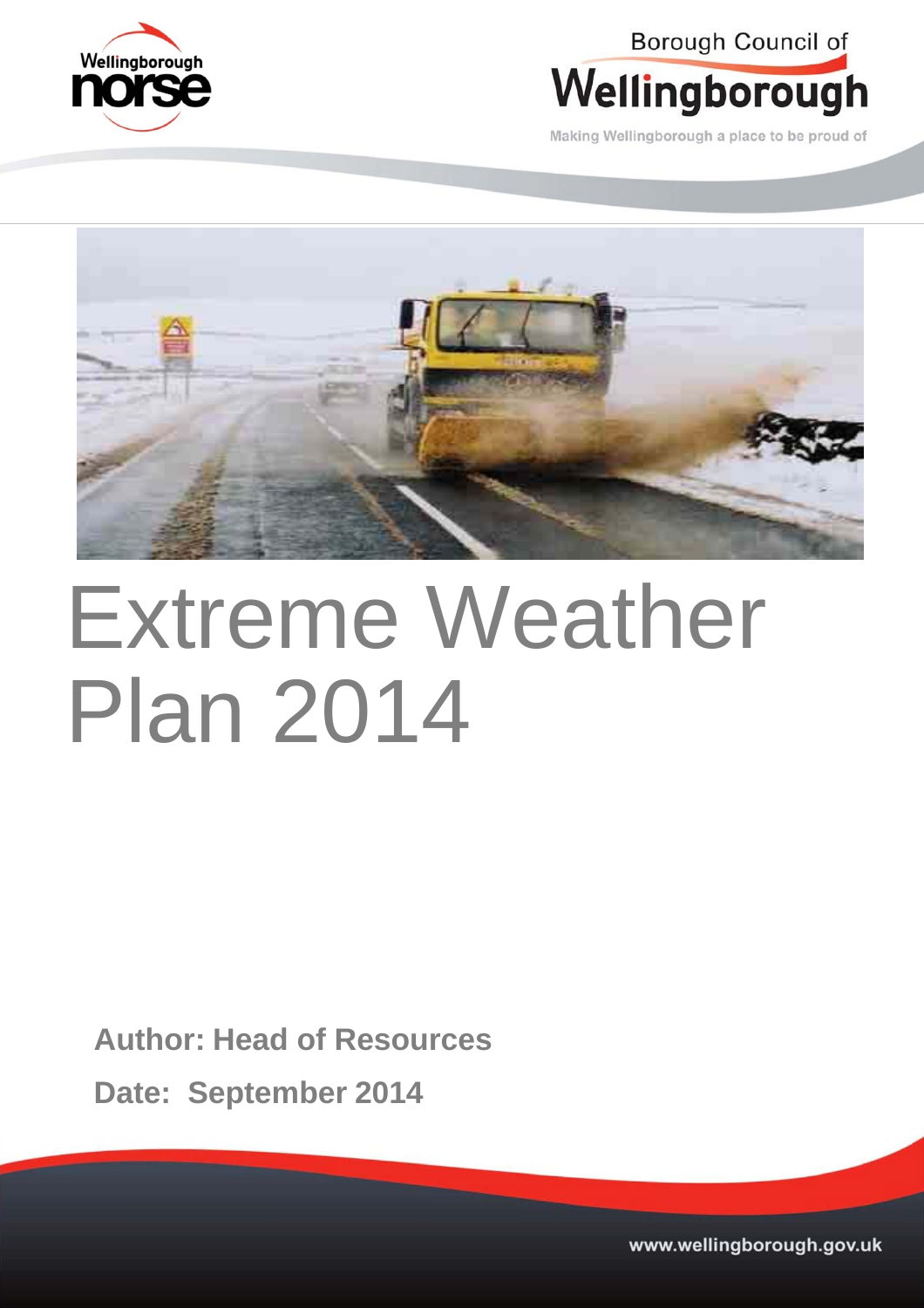## **Contents**

- **1.** Introduction
- 2. When is the Extreme Weather Plan implemented?
- 3. Weather reporting/decision making
- 4. Human resources
- 5. Out of hours cover
- 6. Health and safety/training
- 7. Budget
- 8. Communication
- 9. Contacts

## **Appendices**

- Appendix 1 Snow
- Appendix 2 Northamptonshire County Council Category 1 Footpaths
- Appendix 3 Salting(Gritting) Extract from Northamptonshire County Council website
- Appendix 4 Borough Council of Wellingborough priority areas for clearance
- Appendix 5 Flooding
- Appendix 6 High winds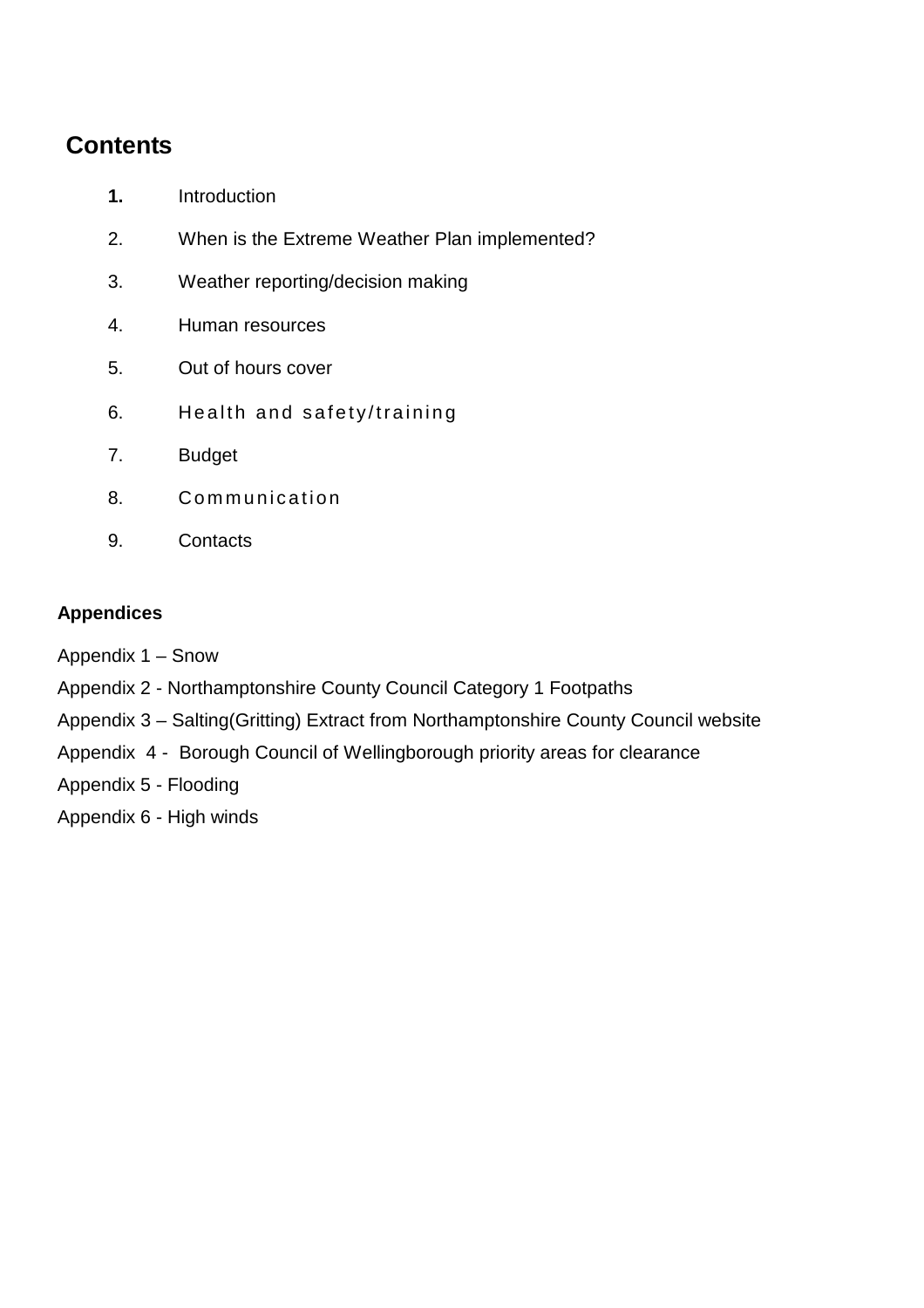## **1. Introduction**

- 1.1.Extreme and enduring extreme weather may affect the provision of services, staff attendance and threaten public safety.
- 1.2.This is a co-ordinated plan that will enable the council, with its partners, to be ready if severe weather threatens to disrupt services.
- 1.3.This plan must be read in conjunction with the council's Emergency Plan (which will take precedence if activated). It must also take account of the council's business continuity plans, especially where it relates to the attendance of employees.
- 1.4.This plan is a result of an ongoing co-ordinated approach and will be reviewed regularly.

## **2. When is the plan implemented?**

- 2.1.The plan will be implemented when there is evidence of weather patterns which are likely to continue for 24 hours or more, and which would have a significant adverse effect on people's normal daily routine. This would include:
	- 2.1.1. snow on the ground (appendices 1 to 4);
	- 2.1.2. flooding of areas which include housing (appendix 5);
	- 2.1.3. high winds which cause damage to property or trees in built up areas/across roads (appendix 6).

## **3 . Weather reporting/decision making**

- 3.1.Long term weather forecasts will be monitored by an appointed officer within Wellingborough Norse. If there is a risk of extreme weather conditions the appointed officer will contact the relevant senior manager at the council (usually the Chief Executive or the council's Wellingborough Norse liaison officer) to seek a decision as to whether the Extreme Weather Plan should be implemented. The council's emergency planning lead will also pass on to Wellingborough Norse relevant information and briefings provided by the Local Resilience Forum.
- 3.2.The council will advise the General Manager of the decision by 14:30, and he will arrange for relevant action to be taken. If Wellingborough Norse is unable to contact a senior manager before 14:30, the Managing Director will make the decision.
- 3.3.If extreme weather is expected over a weekend the decision must be made to implement the plan prior to 11:30 on a Friday to allow sufficient time to arrange cover around normal shift patterns.
- 3.4.The General Manager will liaise with the county council highways service and the emergency planning team to avoid duplication.

## **4. Human resources**

- 4.1.When severe weather conditions, as outlined above, have been declared, any Wellingborough Norse employees who cannot carry out their day to day duties will be redeployed to assist with emergency operations.
- 4.2.If all services can be carried out to a greater or lesser extent, Wellingborough Norse will redeploy employees in the following services to assist: Grounds Maintenance, Street Cleansing, Mobile Recreation Attendants, Caretakers, Car Parks/Markets. Redeployment will be effective during normal working hours (07:30 – 15:30).

## **5. Out of hours cover**

5.1.There is no policy provision for out of hours or standby arrangements/payments. The implementation of this plan is dependent on the workforce being transferred from their regular duties during normal working hours. Out of hours or overtime payments would have to be authorised separately by the council (the Chief Executive or the S151 Officer), but only once all regular evening and weekend employees had been redeployed to carry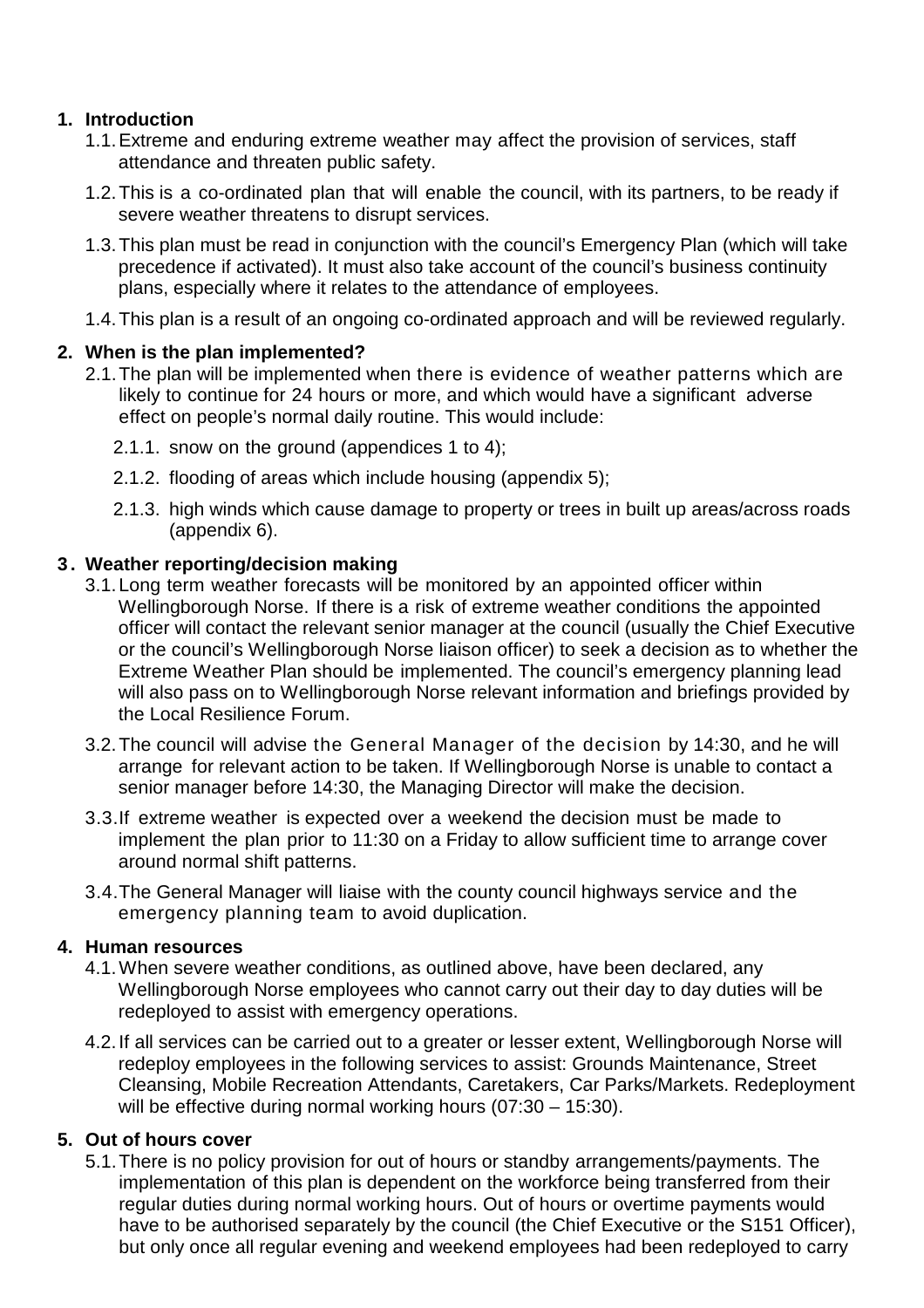out the necessary work. A pre-agreed limit on overtime payments would be agreed at the point the decision was made.

- 5.2.Alternative work locations and meeting places for commencement of work may be required, either during the day or out of hours. These will be notified to employees by the General Manager or their deputy.
- 5.3.Amendments to standard working hours may be considered, depending on circumstances, but the total working day will not be extended unless overtime has been agreed.

#### **6. Health and safety/training**

- 6.1.Any specific training related to snow clearing/gritting, use of specific plant and equipment, or personal safety will form part of employee training plans and provided in advance.
- 6.2.Risk assessments will be completed in conjunction with Wellingborough Norse's Health and Safety arrangements.
- 6.3.The following equipment will be provided as part of the standard personal protective equipment issue: salt-resistant boots and gloves. Other tools, including spreaders and vehicles will be provided in the usual way.

## **7. Budget**

- 7.1.If the need arises for additional financial resources for overtime, additional plant, equipment, materials (including grit/salt and sandbags), or additional media/advertising, this will be agreed in advance between Wellingborough Norse and the Council's S151 Officer. In exceptional situations eg where an emergency arises, as determined by emergency planning arrangements, the provisions of the emergency plan will take precedence.
- 7.2.Grit/salt from county council supplies will only be utilised on P1 footpaths being treated by the borough council by prior agreement with NCC. Additional supplies will be purchased by Wellingborough Norse.

## **8. Communication**

- 8.1.Wellingborough Norse will appoint a key contact to provide regular daily updates to the council's Communications Officer and Emergency Planning Officer when extreme weather is threatened.
- 8.2.The Wellingborough Norse contact will provide information on the following, two to three times daily: which standard services will continue to be provided, and how they will be affected; what special arrangements have been put in place to deal with the current weather conditions; when the next update will be.
- 8.3.The council, together with Wellingborough Norse, will publish telephone numbers which explain clearly who to contact for help, either in respect of standard services or the shortterm services being provided to deal with weather conditions.
- 8.4.The council's website and social media channels will be updated regularly by the Communications Officer to ensure that the local community can access information.

#### **9. Contacts**

| Name                    | Position                    | Organisation         | Tel/Email                                                  |
|-------------------------|-----------------------------|----------------------|------------------------------------------------------------|
| <b>Nicola</b><br>Holden | General<br>Manager          | Wellingborough Norse | nicola.holden@ncsgrp.co.uk<br>01933 254525<br>07740 401136 |
| John<br>Casserly        | Managing<br><b>Director</b> | Wellingborough Norse | jcasserly@ncsgrp.co.uk<br>01933 234523                     |
| <b>Kevin Watts</b>      | <b>Cemeteries</b>           | Wellingborough Norse | 01933 234526<br>07740 401138                               |
| <b>Steve</b>            | Cleansing                   | Wellingborough Norse | 01933 234546                                               |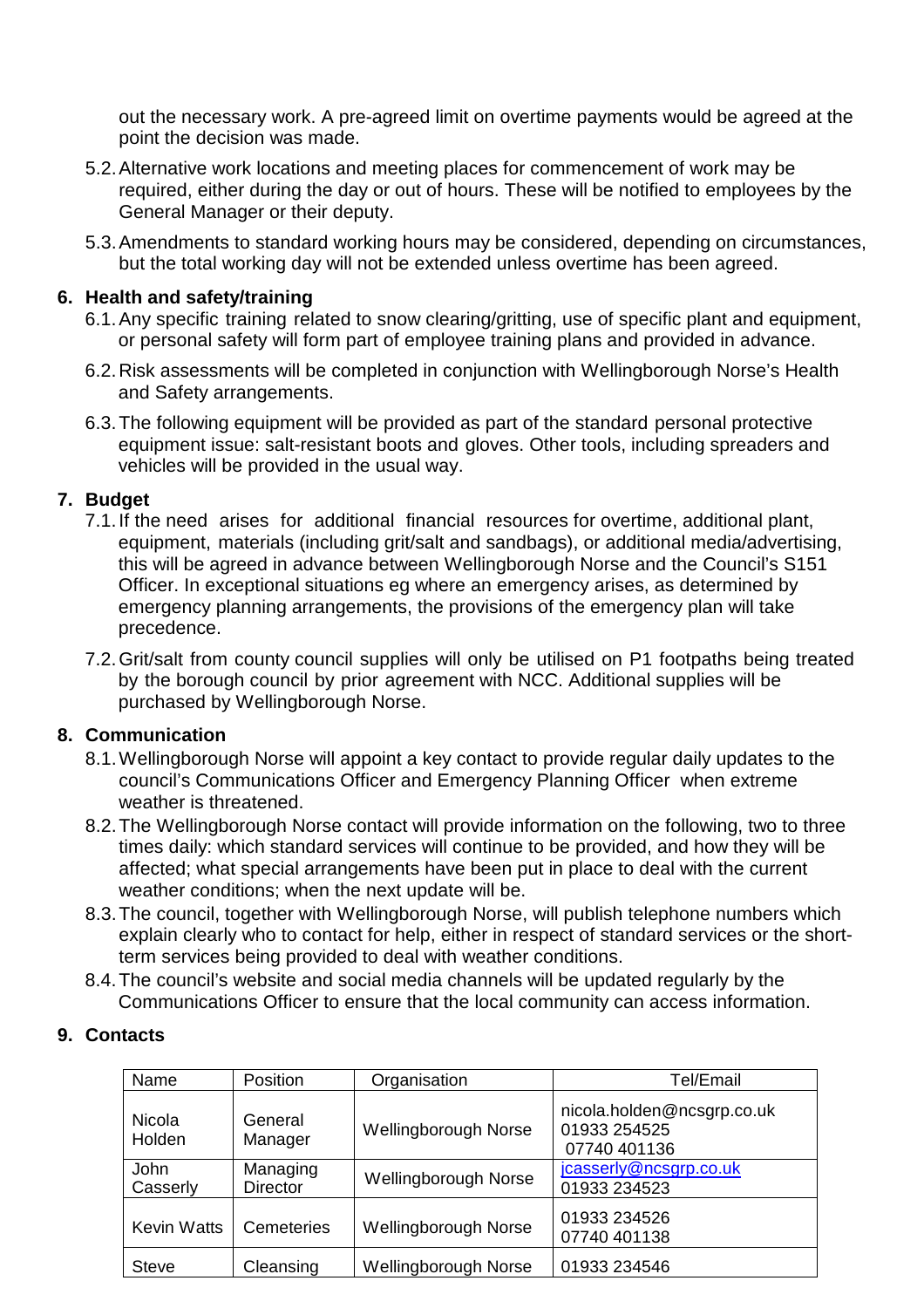| Dunkley                    |                                         |                                                                                          | 07771 344652                                          |
|----------------------------|-----------------------------------------|------------------------------------------------------------------------------------------|-------------------------------------------------------|
| Freddy<br><b>McCreery</b>  | Tree<br><b>Services</b><br>Manager      | Wellingborough Norse                                                                     | 01933 234526<br>07740 401126                          |
| <b>Steve</b><br>Benamore   | Grounds<br>Manager                      | Wellingborough Norse                                                                     | 01933 234529<br>07740 401146                          |
| Robert<br><b>Badcock</b>   | <b>Facilities</b><br>Manager            | <b>Wellingborough Norse</b>                                                              | 07933 234538<br>07740 401130                          |
| David<br>Grindley          | <b>Highways</b>                         | Northamptonshire<br><b>County Council</b>                                                | dgrindley@northamptonshire<br>.gov.uk<br>01604 364366 |
| Richard<br>Woodhouse       | Highways                                | <b>MGWSP</b>                                                                             | rwoodhouse@mgwsp.co.uk<br>01604 889987                |
| David<br>Haynes            | Emergency<br>Planning                   | Borough Council of<br>Wellingborough                                                     | dhaynes@wellingborough.gov.u<br>k<br>01933 231961     |
| John<br>Campbell           | Chief<br>Executive                      | Borough Council of<br>Wellingborough                                                     | 01933 231501                                          |
| Liz Elliott                | Head of<br>Finance                      | Borough Council of<br>Wellingborough                                                     | 01933 231697<br>07920 819015                          |
| <b>Bridget</b><br>Lawrence | Head of<br>Resources                    | Borough Council of<br>Wellingborough -<br>Wellingborough Norse<br><b>Liaison Officer</b> | 01933 231816<br>07557 191025                          |
| Paula<br>Whitworth         | Corporate<br>Communicati<br>ons Officer | Borough Council of<br>Wellingborough                                                     | 01933 231836                                          |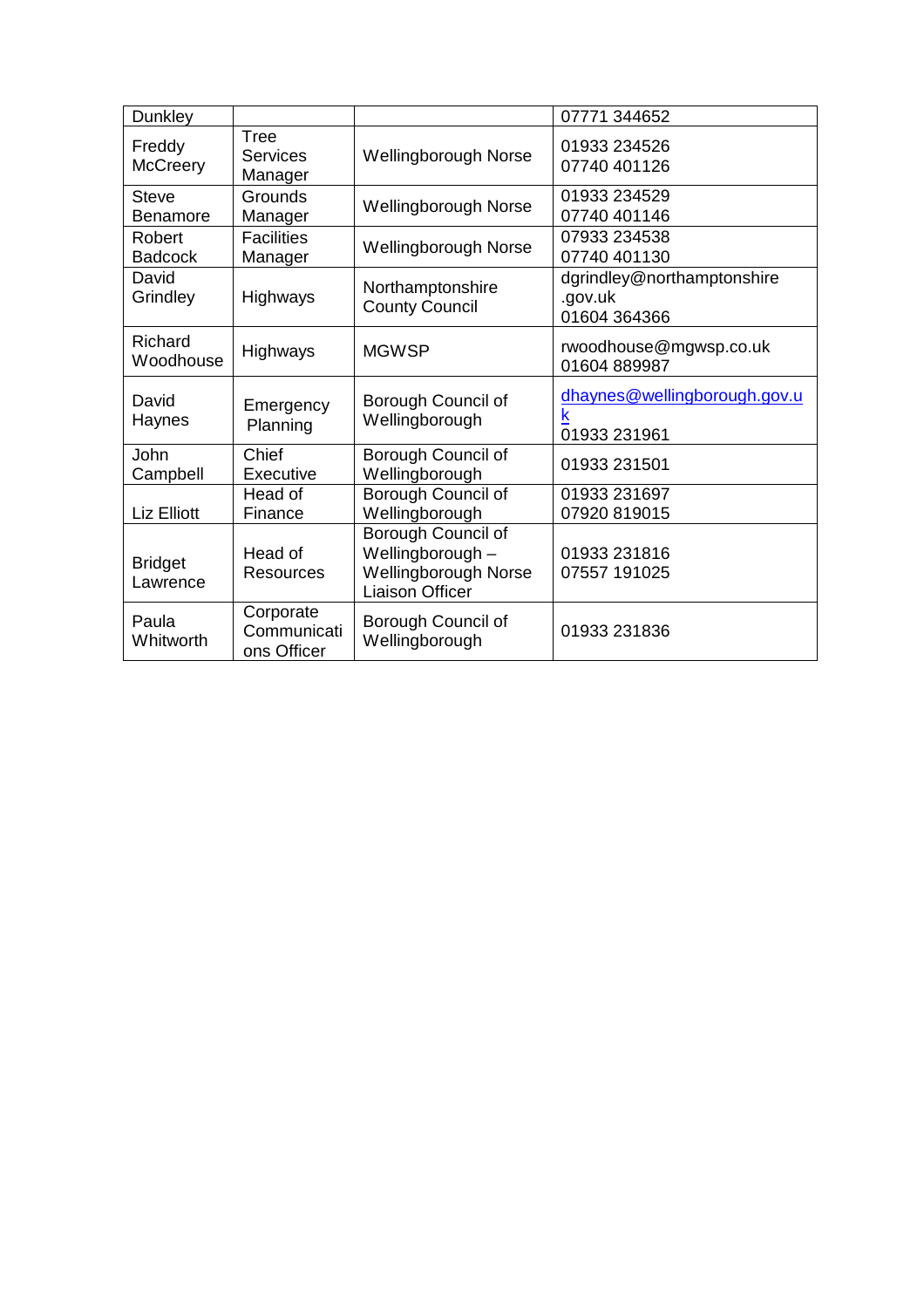#### **Snow**

## **Borough Council of Wellingborough**

The council prioritises snow clearance on its own land as follows:

| <b>Priority 1</b>                                                                                                  | Priority 2 (on<br>completion of priority<br>1)                                                                                                                                         | Priority 3 (on<br>completion of<br>priorities 1 & 2)             | Confirmation<br>required                       |
|--------------------------------------------------------------------------------------------------------------------|----------------------------------------------------------------------------------------------------------------------------------------------------------------------------------------|------------------------------------------------------------------|------------------------------------------------|
| <b>Trafalgar House</b><br>Depot and car park:<br>to allow movement<br>of operational<br>vehicles                   | Footpaths in<br><b>Croyland Gardens:</b><br><b>Burystead Place to</b><br>Morrisons only                                                                                                | Swanspool<br>Pavilion (if<br>required)                           | Castle Theatre/<br>Redwell Leisure<br>Centre   |
| Market place<br>footpath: from church<br>yard to Market Street,<br>plus vehicle parking,<br>exit and egress points | Cemeteries:<br>London Road<br>Doddington Road<br>Wollaston<br>Gates will be closed to<br>general public.<br>This will be raised to P1<br>at times of high use eg<br>funerals/Christmas | Multi storey car<br>park roof (if<br>required)                   | The Tithe Barn: if<br>there is a booking       |
| Swanspool<br><b>House Car Park</b><br>and connecting<br>footpaths with other<br>central offices                    | Waendel Leisure centre<br>car park                                                                                                                                                     | Wedding area,<br>Swanspool<br>House if required                  | Finedon Town<br>Hall: if there is a<br>booking |
| <b>Tithe Barn Car</b><br>Park and<br>connecting<br>footpaths with other<br>central offices                         | Remainder of<br><b>Market Place</b>                                                                                                                                                    | <b>Glamis Hall Car</b><br>Park, and paths<br>in vicinity of hall |                                                |
| <b>All Hallows</b><br><b>Church Yard</b><br>Footpaths                                                              |                                                                                                                                                                                        |                                                                  |                                                |

Only in specific circumstances would other footpaths be cleared, and only by prior agreement and notification from the county council. Such circumstances would include:

- When the human resource is redeployed or available due to the inability to perform normal duties;
- When the category 1 BCW areas have been completed;
- When other priority areas identified in the plan have been completed.

## **Northamptonshire County Council**

The county council is responsible for clearing roads and Category 1 footpaths (see attached list at Appendix 2). As the NCC priority is to clear roads first, they may not get to P1 footpaths for up to 72 hours following snow.

County council priorities:

• P1 Roads: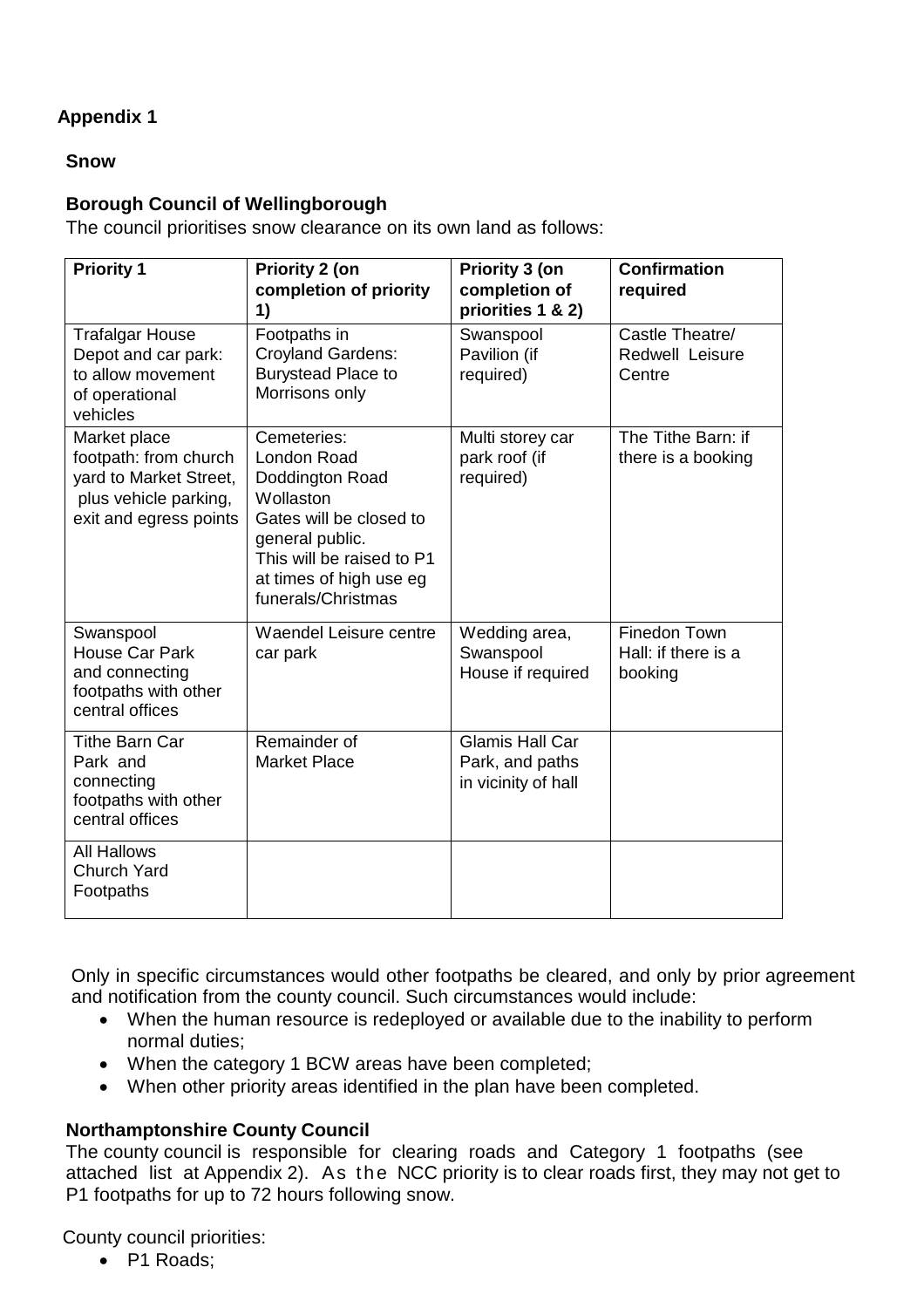- P2 Roads;
- Category 1 Footpaths (Note: this is low priority so may not be dealt with for 72 hours)

#### **Sources of salt/grit**

The Environment Agency will not allow storage of grit on the ground at Trafalgar House due to the permeable surface. Grit will be collected directly from the county council depot on Finedon Road Industrial Estate.

#### **Gritting facts and additional information**

- Salt is only activated when driven or walked in.
- Filling of grit bins: these are provided by the county council for use on roads and footpaths; their position depends on gradient/ usage.
- Liability: formal arrangements with the county council are required if BCW carries out gritting on their behalf. Formal agreements have been arranged but NCC accepts no liability in relation to works carried out by BCW other than for P1 footpaths which are treated by prior agreement.

#### **Refuse collection during snowy weather**

Refuse/recycling collections will continue during snowy weather, unless a risk assessment has indicated that the health and safety of employees or local people was a concern. The other consideration would be whether crews could successfully carry out collections without damage to vehicles or other property.

If the refuse and recycling service is withdrawn Wellingborough Norse, working with the council's Communication Officer, will make every attempt to publicise the arrangements and provide regular updates.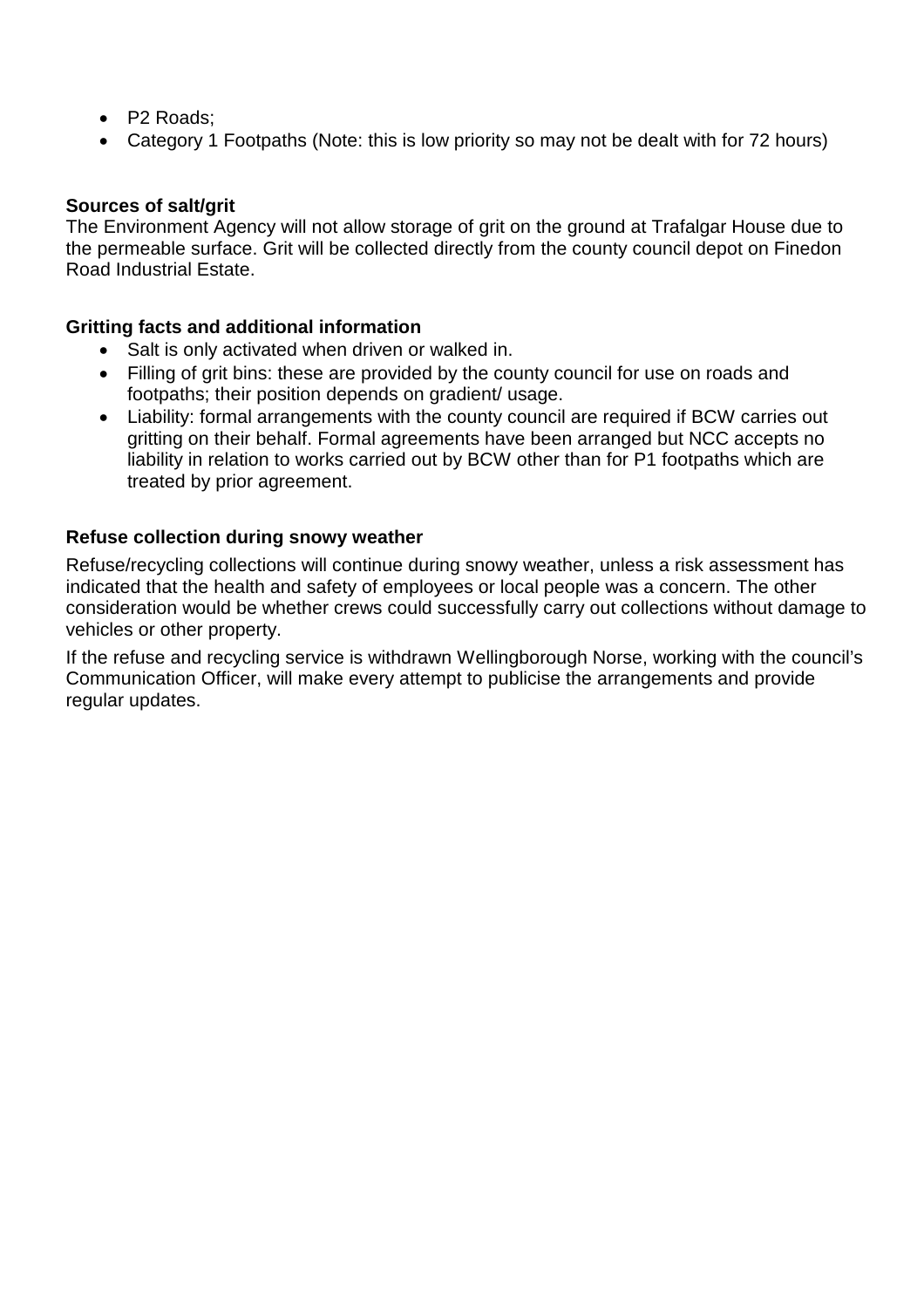## **Northamptonshire County Council Category 1 Footpaths**

(Subject to confirmation from NCC)

Angel Lane Burystead Place Cambridge Street Church Way Church Street High Street Market Square Market Street Midland Road (Between Market Street and Commercial Way) Orient Way Pebble Lane Sheep Street Silver Street

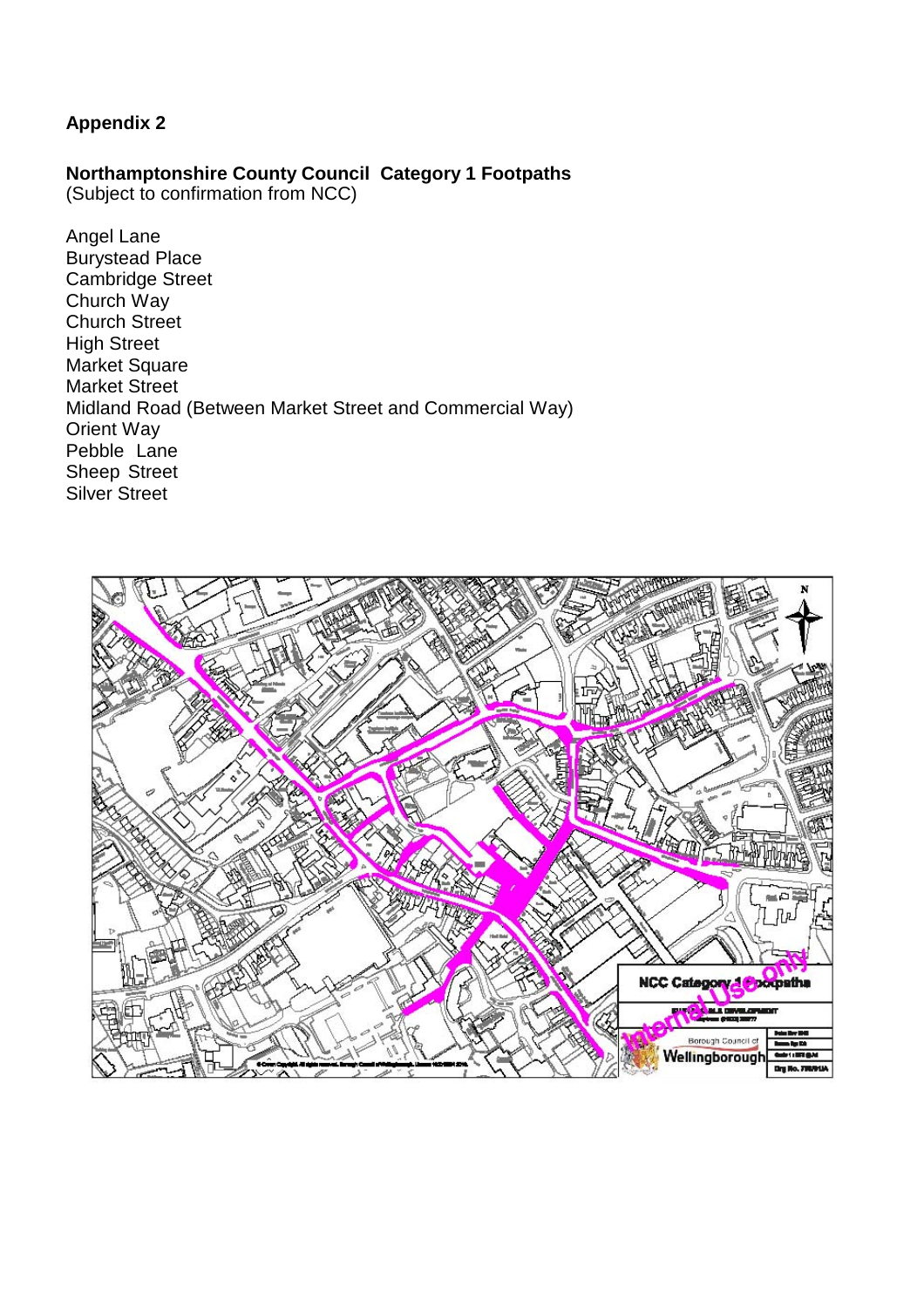## **Salting (Gritting)**

## **Extract from Northamptonshire County Council Web site**

#### *Which roads are salted?*

If ice and/or snow are forecast, we prioritise all "A" roads together with certain "B" roads and other roads for treatment. These roads are called the **precautionary network (P1).** 

The **adverse network (P2)** covers certain links to villages not on the precautionary network (P1) and also certain bus routes and industrial estates.

**Trunk/major roads (e.g. M1, A14, A45, A5)** are gritted by the Highways Agency.

#### *Please note*

Very occasionally salting arrangements will not go to plan, so you should never assume that a road has been treated but should drive in accordance with the prevailing conditions. Please remember that the majority of minor roads will receive no treatment at all.

#### *When are they salted?*

The aim is to treat Priority 1 (P1) roads before the morning peak traffic time, though the target time for action otherwise depends on forecast and conditions. The P1 precautionary treatment network is 45% of the total road network.

Where the forecast weather is that conditions are unlikely to improve for at least 48 hours, that is the temperature in unlikely to rise above freezing within that period, salting will be carried out on the Priority 2 (P2) network, but only if the Priority 1 (P1) network does not require treatment.

We receive a daily specialised winter weather forecasting service based on local information from the ice prediction system and weather stations around the county. The forecast gives predictions of the possibility of freezing road temperatures, snow etc, and the time those conditions may occur.

In addition, throughout the winter season when temperatures are marginal inspectors patrol certain<br>routes to check the accuracy of the forecast by measuring road surface routes to check the accuracy of the forecast by measuring road surface temperatures. This enables decisions to be made if, or when salting is necessary.

Latest updates of the salting decision can be obtained on Twitter by following on @nnhighways

## *Salt bins*

#### *How many salt bins are in the county?*

There are currently in excess of 2000 salt bins throughout the county. These are in areas not normally subject to precautionary treatment, at hilly, exposed locations and potentially dangerous road junctions.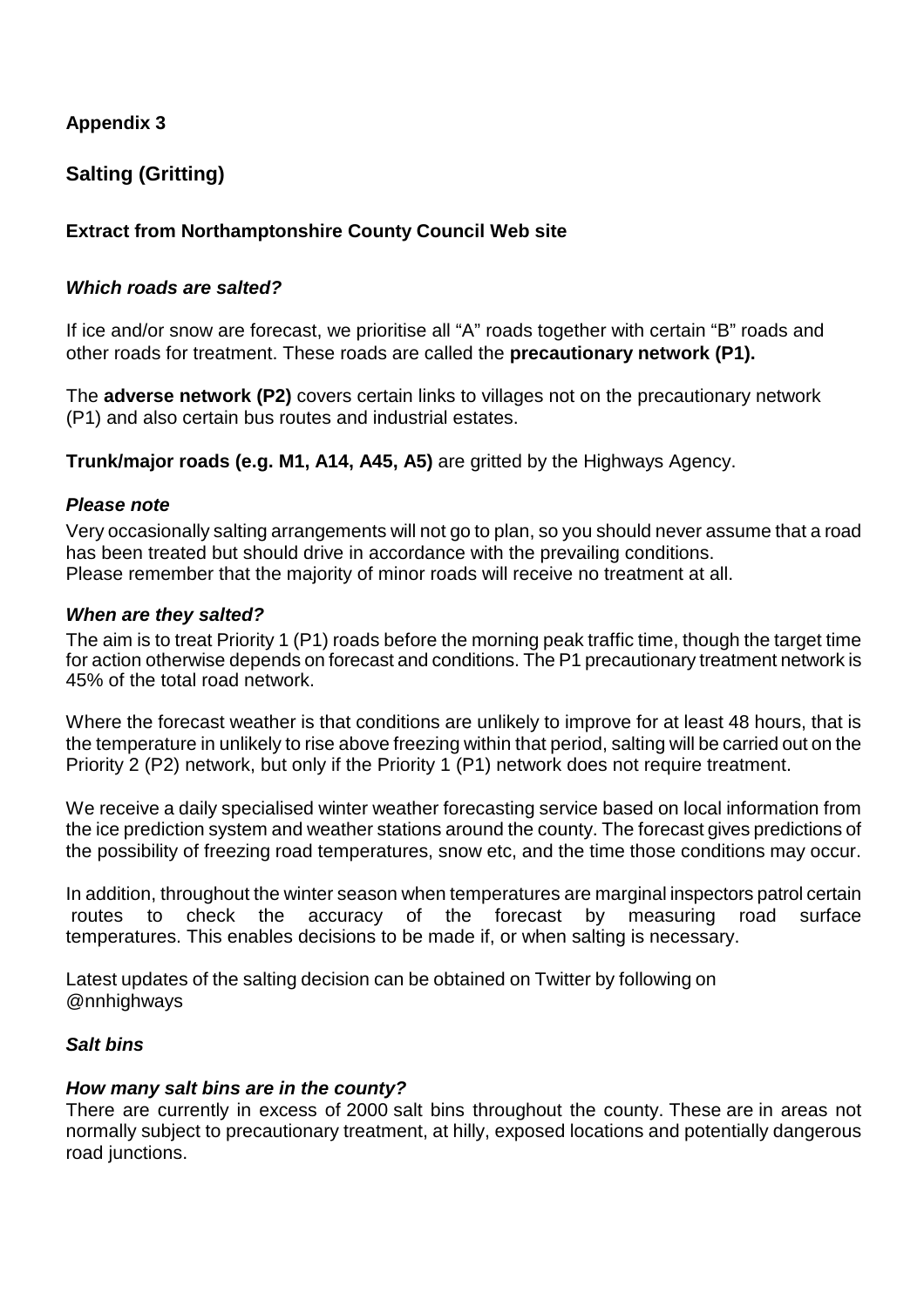#### *How do we get ours restocked?*

They are restocked with salt when needed. If you require your salt bin to be restocked please report it using our online [streetdoctor](http://www3.northamptonshire.gov.uk/Transport/PEM/) reporting system or call 0845 601 [1113.](http://www3.northamptonshire.gov.uk/Transport/PEM/)

#### *Can we request a salt bin?*

Requests for provision of a salt bin are assessed and the location judged against the following criteria:

- Must be on the public highway
- at sharp or difficult bends
- junctions where there is an approach on a gradient from the side road
- on particularly steep gradients elsewhere (of 10% of greater)
- proximity of existing bins
- only access road to a community
- at known problem sites
- not on roads included in the precautionary treatment network

#### *Can a salt bin be removed?*

Often salt bins become the focus of vandalism or the meeting place for youths. If this becomes an unbearable nuisance, a request for the bin to be removed can be made. The agreement of other residents in the area, often the local council, would be needed before the facility is withdrawn.

#### *Damaged salt bin*

If a salt bin is damaged, before being replaced the location will be assessed against the criteria. If the site does meet the criteria then the bin may not be replaced.

#### *Are pedestrian routes salted?*

In very severe weather conditions, especially when snow or ice may remain for some days, consideration is given, in priority order, to the treatment of pedestrian routes.

#### *Cross-border arrangements*

*We have arranged reciprocal agreements with some adjacent Authorities whereby they will carry out precautionary treatment on certain roads in Northamptonshire and vice versa. These roads are treated on the decision of the salting Authority and thus there may be a difference in the timing of the treatment.*

This arrangement has allowed greater efficiency in the winter service operation and permits a more extensive network to be treated.

#### **Street Doctor Contact Information**

Telephone: 0845 601 1113

e-mail: Streetdoctor@northamptonshire.gov.uk

On the web at [www.northamptonshire.gov.uk](http://www.northamptonshire.gov.uk/) Click on 'Report a Highway Problem' on the right hand side of the page.

Write to: Street Doctor, PO Box 179, John Dryd en House, 8-10, The Lakes, Northampton. NN4 7DA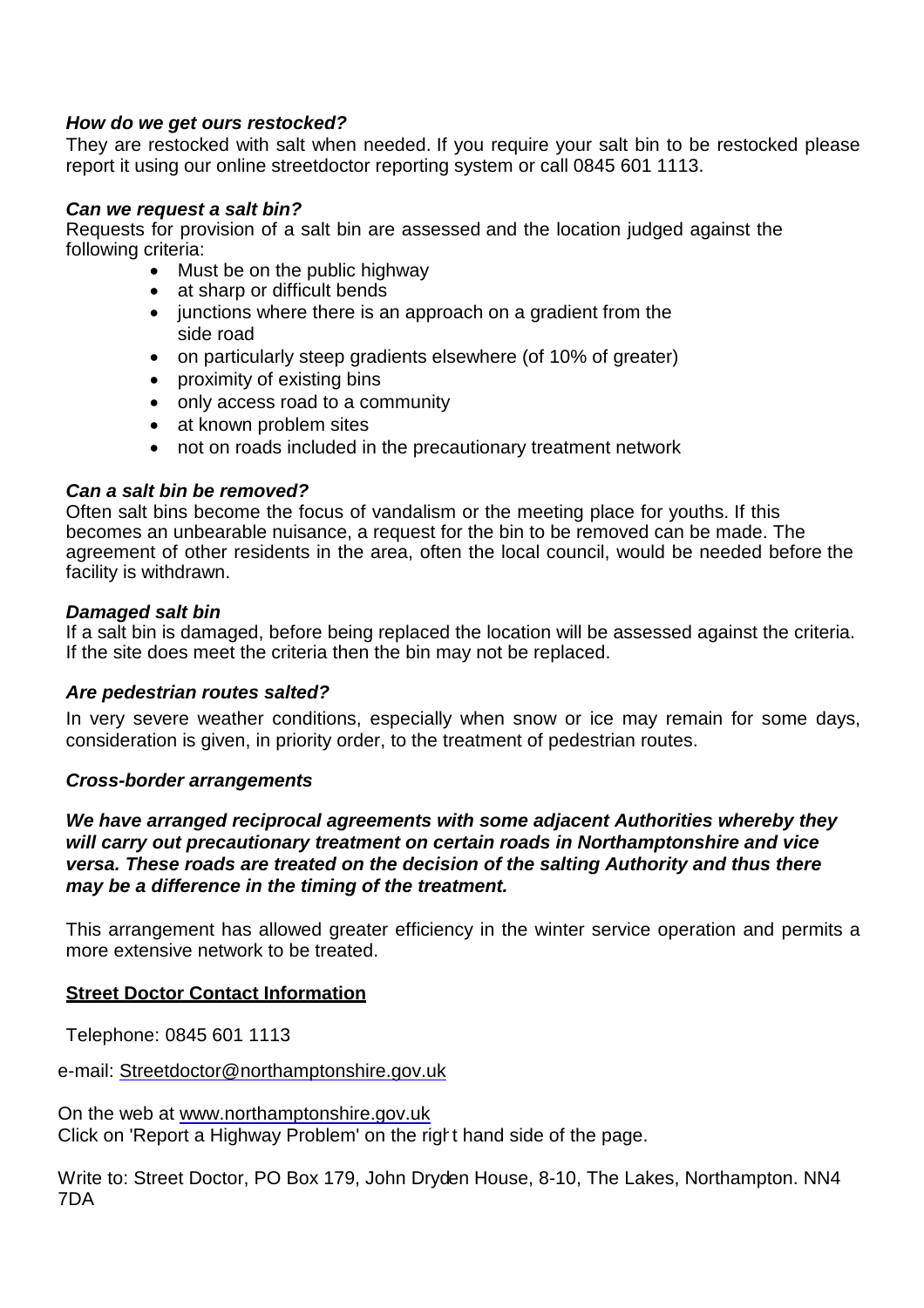.

## **Borough Council of Wellingborough: Priority highlighted areas for gritting/snow clearance**

These areas are highlighted as priorities by councillors and officers, but only gritted with prior NCC approval and sufficient resources.

| Village/Ward        | <b>Priority footway</b>                                                 |
|---------------------|-------------------------------------------------------------------------|
| Finedon             | Wellingborough Rd south side (shops, post office)                       |
|                     | High Street north side (shops)                                          |
|                     | Berry Green Road both sides (Town Hall and library)                     |
|                     | Orchard Road south side (infants school other entrance)                 |
|                     | Irthlingborough Road east side (shops)                                  |
| Great               | The footpaths and roads around the school, the Memorial Hall, the       |
| Doddington          | Village                                                                 |
|                     | Shop, the church and the chapel and the bus stops.                      |
|                     | The bins require replenishment to allow parishioners to deal with other |
|                     | areas of the village that require gritting.                             |
| Wilby               | Church Lane - road and footpath.                                        |
|                     | Main Road North side from Playing Field to bus stop.                    |
| Swanspool           | <b>Medical Centre Queens Street</b>                                     |
|                     | Shopping precinct: Swinburne Road                                       |
|                     | Shopping precinct: Broad Green                                          |
| Queensway           | Shopping precinct: Olympic Way                                          |
| Croyland            | Shopping precinct: Croyland Road                                        |
|                     | Shopping precinct: Kingsway                                             |
|                     | Berrymoor Road shops                                                    |
| <b>Redwell East</b> | <b>Shopping precinct: Grafton Close</b>                                 |
|                     | <b>Medical Centre</b>                                                   |
| <b>Brickhill</b>    | Queensway                                                               |
| Castle              | Shopping precinct: Mill Road Shopping                                   |
|                     | precinct: Cannon Street Hemmingwell                                     |
| Hemmingwell         | Square (Nest Farm Crescent) Farm Road                                   |
|                     | (Ock 'n' Dough)                                                         |
|                     | <b>Medical Centre</b>                                                   |
| <b>Other Town</b>   | <b>Irchester</b>                                                        |
| Centres             | <b>Earls Barton</b>                                                     |
|                     | <b>Fairfield Road to Bust Stop</b>                                      |
| Isham               | Church St, Middle St, South St to Bus Stop                              |
|                     |                                                                         |

This is not a definitive list and may be altered following further investigation and consultation.

**This list is a register of priority locations set by the council but, if resources are not available, the work may not be carried out.**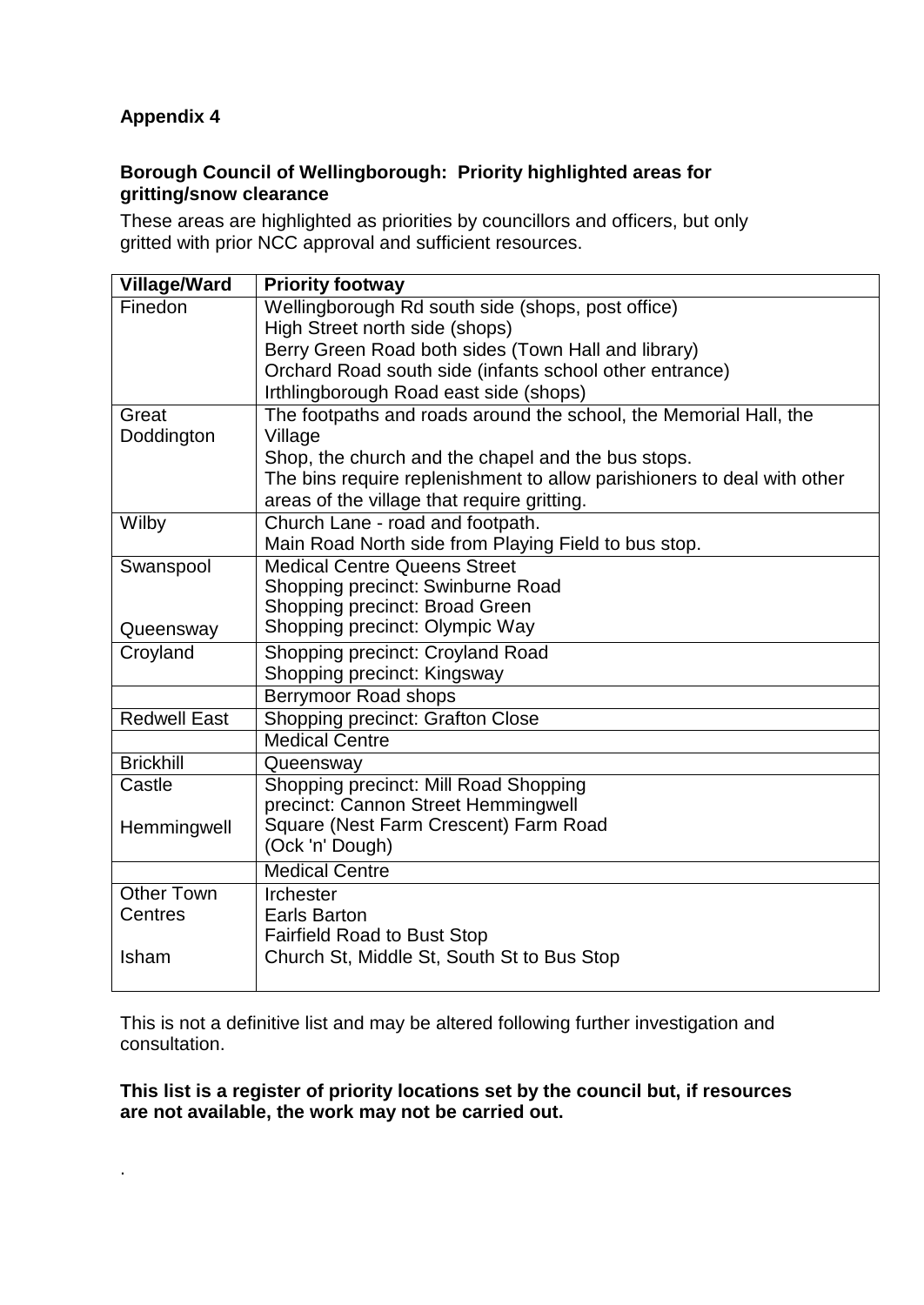## **Flooding**

## **Roles**

## **Environment Agency:**

Provides warnings: details of which areas are likely to be affected, and how severely, the use of strategic defences and together with the Police initiate evacuation.

## **County Council:**

Emergency Planning team provides reception centres

## **Borough Council of Wellingborough:**

Assist with re-housing, where required, and recovery.

## **The provision and use of sandbags**

- Sandbags and other defences may be deployed strategically to prevent flooding of an area, group of properties etc. The Environment Agency would lead the work and provide resources although they are likely to ask for assistance from local authority employees.
- Sandbags could also be provided to individual members of the public and businesses, by delivering them to a location for self deployment or with assistance. Whether this is of a significant benefit will depend upon circumstances, and a decision will be made by the Chief Executive (or his deputy) when and whether to supply sandbags. Decisions on the deployment and supply of sandbags in specific areas, and to properties based upon imminent risk will be taken by a nominated WBC officer.
- Wellingborough Norse will store, supply and deliver sandbags as directed by the Chief Executive.
- In the aftermath the Environment Agency or the council will be responsible for removal of defences from the area. Individuals who had received sandbags would be advised to retain them for future use, subject to considerations of contamination.

## **Key risk areas**

Flood maps produced by the Environment Agency which use 1 in 100 year events to identify areas at risk.

The following local events have taken place between 2012-14, and may therefore be considered risk areas in future:

- risk to the isolated properties sited on the River Nene such as Hardwater Mill, but occupiers are well aware of the risks and precautions are taken without agencies' assistance;
- River flooding October and December 2012 when 170 properties ( Senwick Drive, Irthlingborough Road) in Wellingborough were identified by the EA as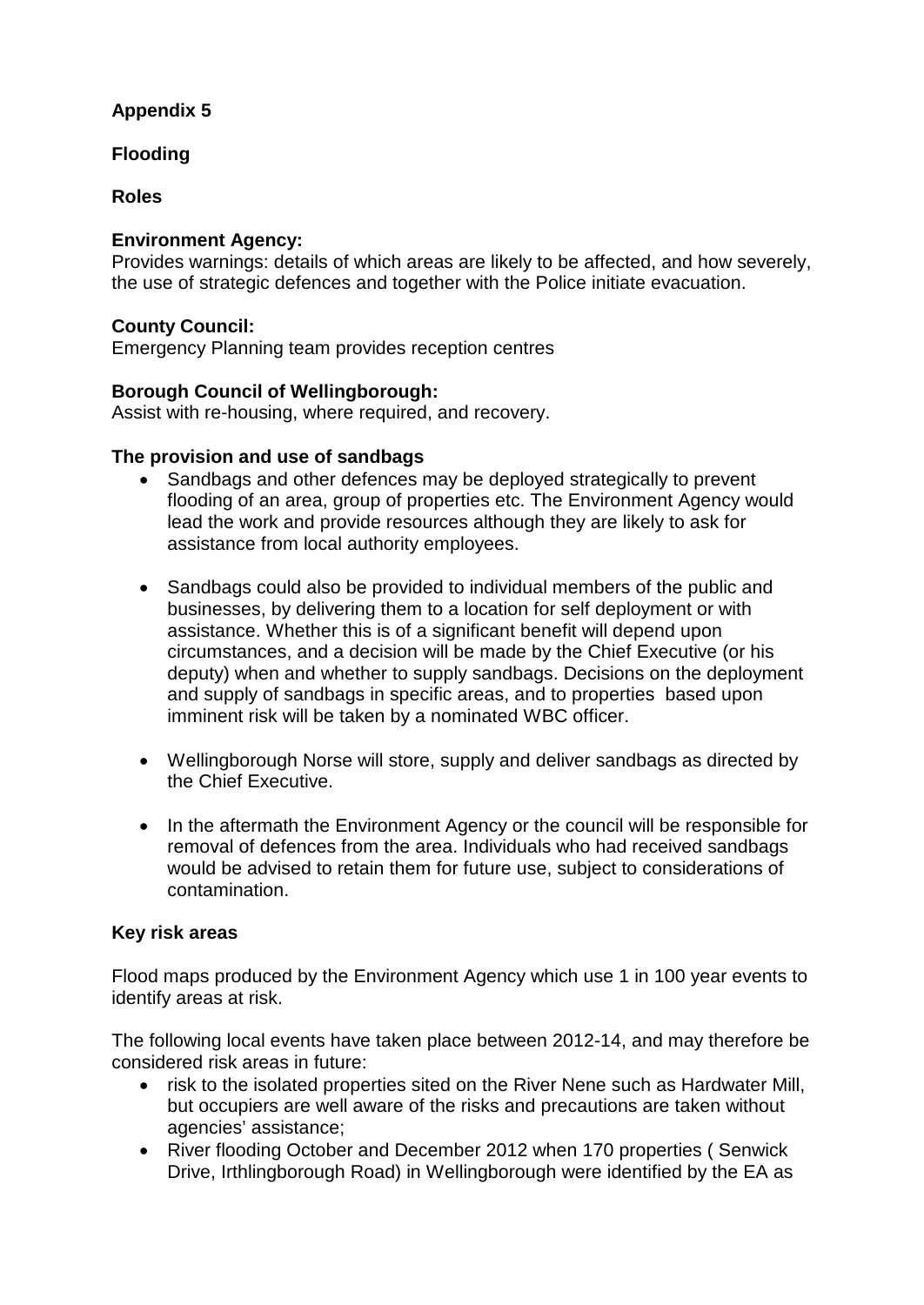being at risk of flooding and door to door advice was passed by the EA and police to residents. There was no flooding but if repeated this may be a scenario where sandbags could be appropriate.

- Various incidents of groundwater run off from roads and fields, flooding properties in Grendon, Sywell and Irchester during 2012.
- Flooding at Blackmile Lane Grendon in 2012 when around 8 properties were flooded following prolonged heavy rainfall affecting streams and ditches. Other isolated properties in that area and in Easton Maudit are reported to have flooded that day.